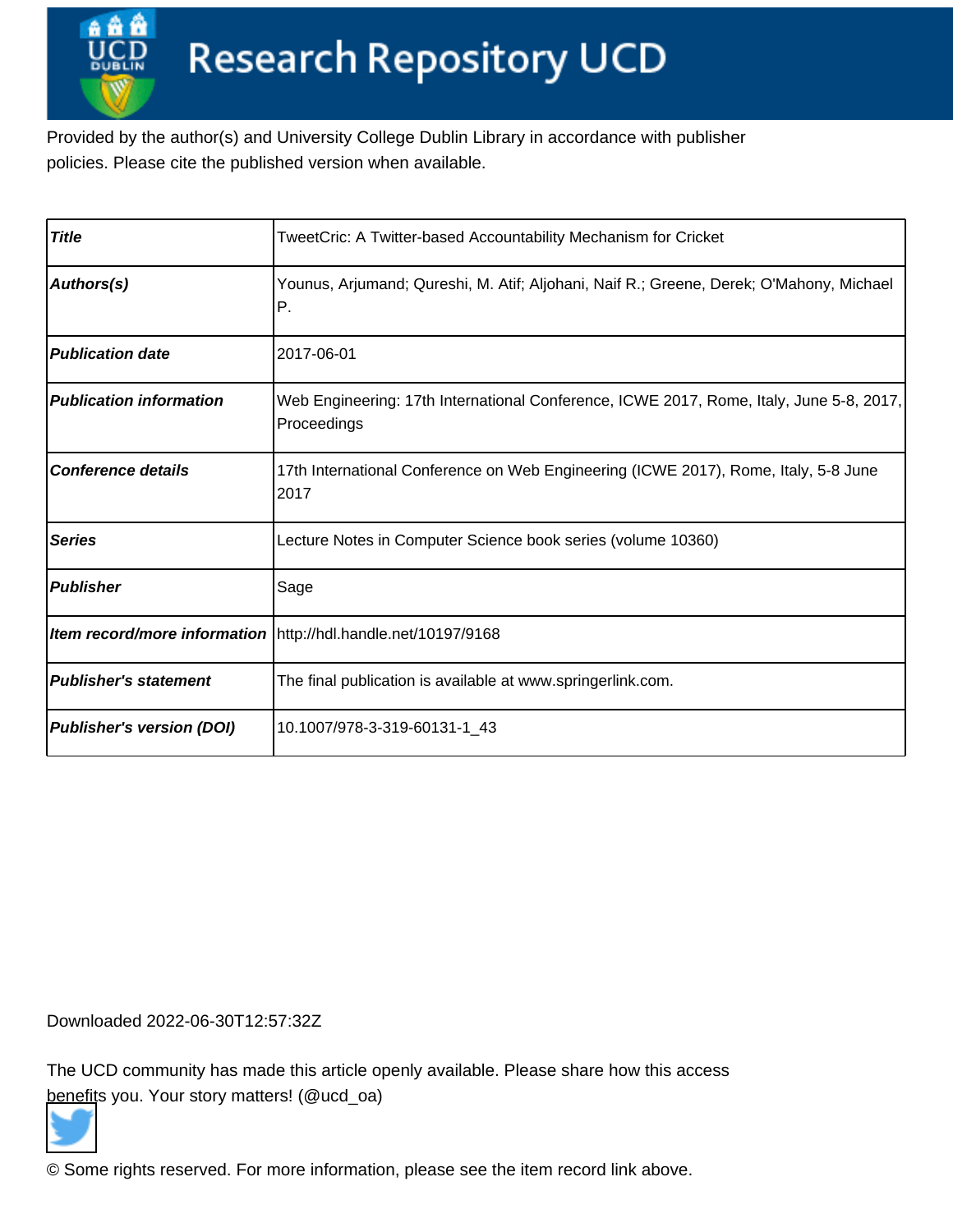# TweetCric: A Twitter-based Accountability Mechanism for Cricket

Arjumand Younus<sup>1</sup>, M. Atif Qureshi<sup>1</sup>, Naif R. Aljohani<sup>2</sup>, Derek Greene<sup>1</sup>, and Michael P. O'Mahony<sup>1</sup>

> <sup>1</sup> Insight Centre for Data Analytics, University College Dublin, Dublin, Ireland <sup>2</sup> Faculty of Computing and Information Technology, King Abdul Aziz University, Jeddah, Saudi Arabia {firstname.lastname@ucd.ie and nraljohani@kau.edu.sa}

Abstract. This paper demonstrates a Web service called TweetCric to uncover cricket insights from Twitter with the aim of facilitating sports analysts and journalists. It essentially arranges crowdsourced Twitter data about a team in comprehensive visualizations by incorporating domain-specific approaches to sentiment analysis.

#### 1 Introduction

Cricket is an international sport with a massive number of fans from around the world. Regions within South Asia in particular have a massive fan base, making the game analogous to a religion [1]. Over the years there have been cases of corruption within the game [3], and in many instances selection of cricketers for future matches is driven by politics [6]. Towards the aim of facilitating the "human in the loop" within cricket, this demonstration paper proposes a Twitter data aggregator designed to help sports analysts and journalists in deriving deeper insights into a game which in turn can lead towards better decisionmaking processes within cricket. Similar to some of the techniques deployed by the World Bank [2], TweetCric attempts to utilise big social media data for innovative analytics in cricket such as highlighting certain cricketers associated with negative sentiment on a frequent basis.

TweetCric essentially mines the crowdsourced Twitter data posted by cricket fans and presents it in an exploratory search interface. The interface provides interactive visualizations which supports the user by (1) extracting overall tweet volume activity for a team, (2) highlighting cricketers who receive more attention at different time intervals and (3) displaying sentiment expressed for a cricketer at different time intervals of the match.

In line with  $T withInfo [5]$ , our system allows a user to monitor activity peaks around an event (which in this case is a cricket game) along with associated sentiment information. However, *TweetCric* presents a complete snapshot of the event while also providing entity-specific sentiments to evaluate performance of various entities within the event<sup>3</sup>.

 $3$  In the context of *TweetCric* an entity represents a cricketer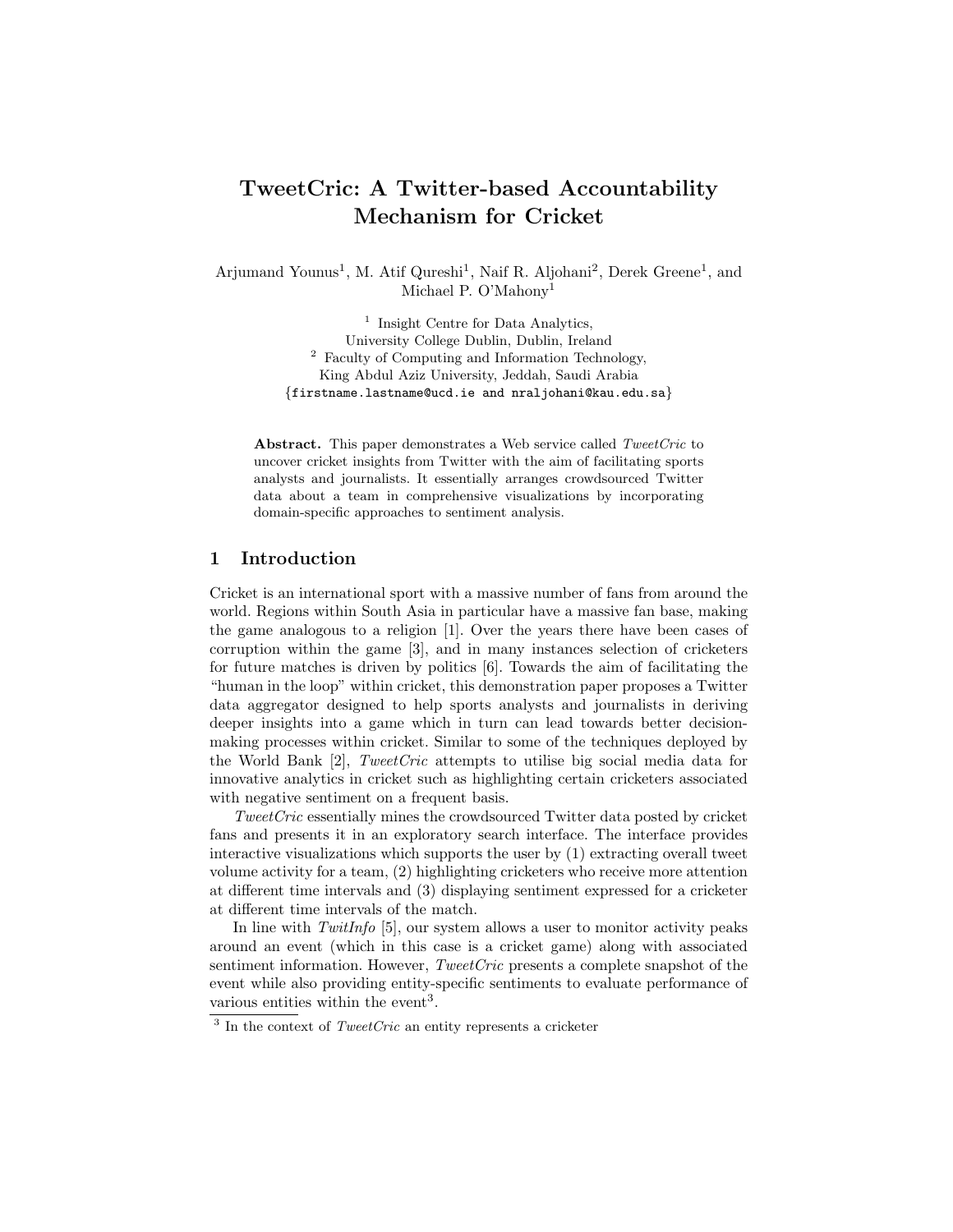

Fig. 1: Architecture of the TweetCric system.

## 2 System Architecture

Figure 1 shows an overview of the *TweetCric* architecture. The *crawler module* is responsible for back-end data acquisition, continuously collecting tweets from the live stream using the Twitter Streaming API<sup>4</sup>. The *crawler module* also gathers metadata (e.g., player names and their Twitter accounts, teams' management, match venues etc.) relating to countries that play cricket.

When the user issues a query, it is processed by the *query module* to produce a ranked list of relevant tweets. Note that within  $TweetCric$ , a query represents a certain player of interest (which we refer to as an entity) in the game for which the user of our system wishes to conduct a performance analysis. The query is automatically expanded through the use of significant terms appearing in the tweets, where significance is calculated by the chi-square test of independence. The chi-square test is able to detect term dependencies, and is hence useful in identifying useful terms to include together with an entity-based query. For example, the query "Shahid Afridi" is expanded with the term "Lala" which is a popular nickname of cricketer "Shahid Afridi". The query module also applies a set of filtering rules to eliminate noisy tweets<sup>5</sup>. The *time-series segmenting mod*ule partitions the ranked list of tweets into segments which represent equal-sized time intervals between the timestamps of the first and last tweets among those retrieved for the query. Note that the distribution into equal-sized time intervals is a design choice motivated by the nature of cricket wherein a single time interval influences the entire match, and activity peaks are not as pronounced as in other sports. Further, this module also determines informative terms for each segment by calculating their importance using standard tf-idf weights. In the polarity assignment module, each tweet is assigned a polarity (sentiment) score as explained in the next section. Finally, the visualisation and rendering module generates the final HTML output in the form of visualizations and a ranked list of retrieved tweets.

 $^4$  https://dev.twitter.com

<sup>&</sup>lt;sup>5</sup> Tweets directed to political accounts, off-topic tweets such as related to showbiz, and tweets from known bots.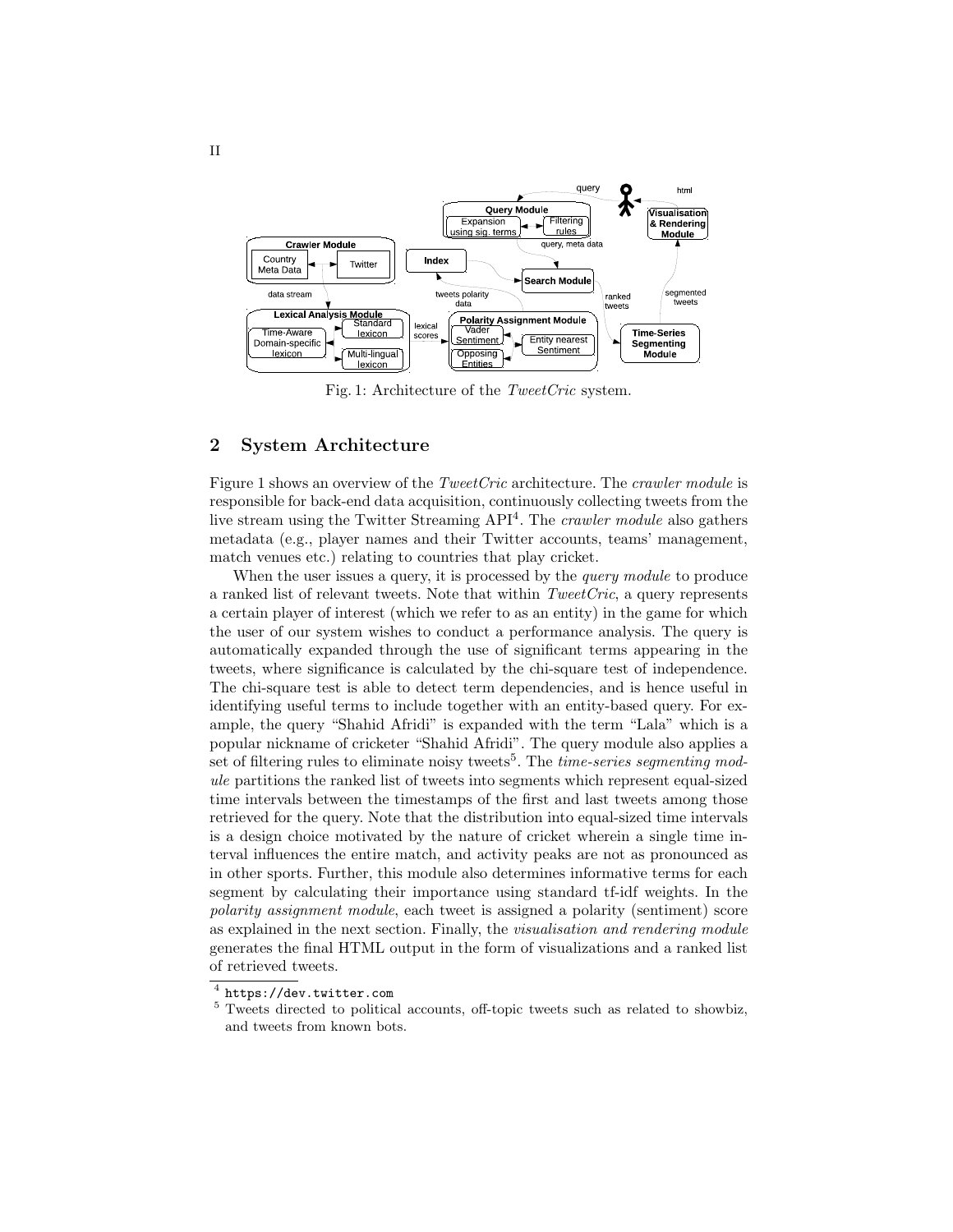#### 3 Domain-Specific Sentiment Analysis

TweetCric incorporates a domain-specific approach to sentiment analysis whereby the lexical analysis module and polarity assignment module (see Figure 1) work in combination with each other to incorporate algorithmic changes during the calculation of sentiment scores. Firstly, multi-lingual terms are added to a standard lexicon (the VADER lexicon [4]) to produce an extended lexicon. This is done after a manual inspection of partially non-English tweets (i.e., tweets posted in Indic languages but written in the Roman script) to introduce non-standard sentiment terms (65 in total which comprise 28 positive terms and 37 negative terms). Additionally, the lexical analysis module combines some cricket terminology with context-specific information to compute a final sentiment score. In this particular case, time is the significant contextual feature and we compute a sentiment score for cricket terms while taking into account timestamps. For example, terms such as "boundary" and "six", which denote the scoring of runs, are considered positive for the *batting* team but negative for the *fielding* team; similarly, terms such as "wicket" and "dismissal" are considered positive for the fielding team but negative for the batting team. Hence, the sentiment score of terms in the context-aware, domain-specific lexicon are sensitive to time implying positive scores for terms denoting good batting when our team of interest is the batting side, and negative scores for terms denoting good batting when our team of interest is the fielding side.

TweetCric performs sentiment aggregation at the following granularity levels: 1) player, 2) team, 3) game, and 4) time segment within a game. Once the set of tweets related to each of the above levels are identified, aggregation of individual tweet-level sentiments is then performed to produce an overall sentiment score.

In the case of entities (players), the following refinements are also considered. The entity-nearest sentiment scores a particular entity through a decay factor based on word distance  $(d)$  from the entity. Specifically, the scoring function is  $Entity_{sentiment} = \sum_{w \in ExtLex}$ 1  $\frac{1}{d}w$  where d (set to 5 by experiment) measures the word distance between our entity of interest and a sentiment word w.

In addition, certain tweets mention two entities; as an example consider the tweet "Brilliant innings @imVkohli on a tough surface... Well done!!! Expected more from @SAfridiOfficial with the ball". Here, assume "SAfridiOfficial" is our entity of interest and "imVkohli" is a player from the opposing team. In these cases, we utilise information about such opposing entities (from within teams that are opposed to our team of interest<sup>6</sup>) to produce a sentiment score for our entity of interest. Here, the sentiment score of an opposing entity is simply subtracted to produce a sentiment score for our entity of interest.

Finally, we note that the opposing entities approach to sentiment can be further refined and that the approach has wider application  $-e.g.$  in the politics and technology domains, where opposing politicians and competing electronic products can be identified. These matters are left to in future work.

 $6$  The metadata about entities pertaining to different countries is obtained by the crawling module (see Figure 1).